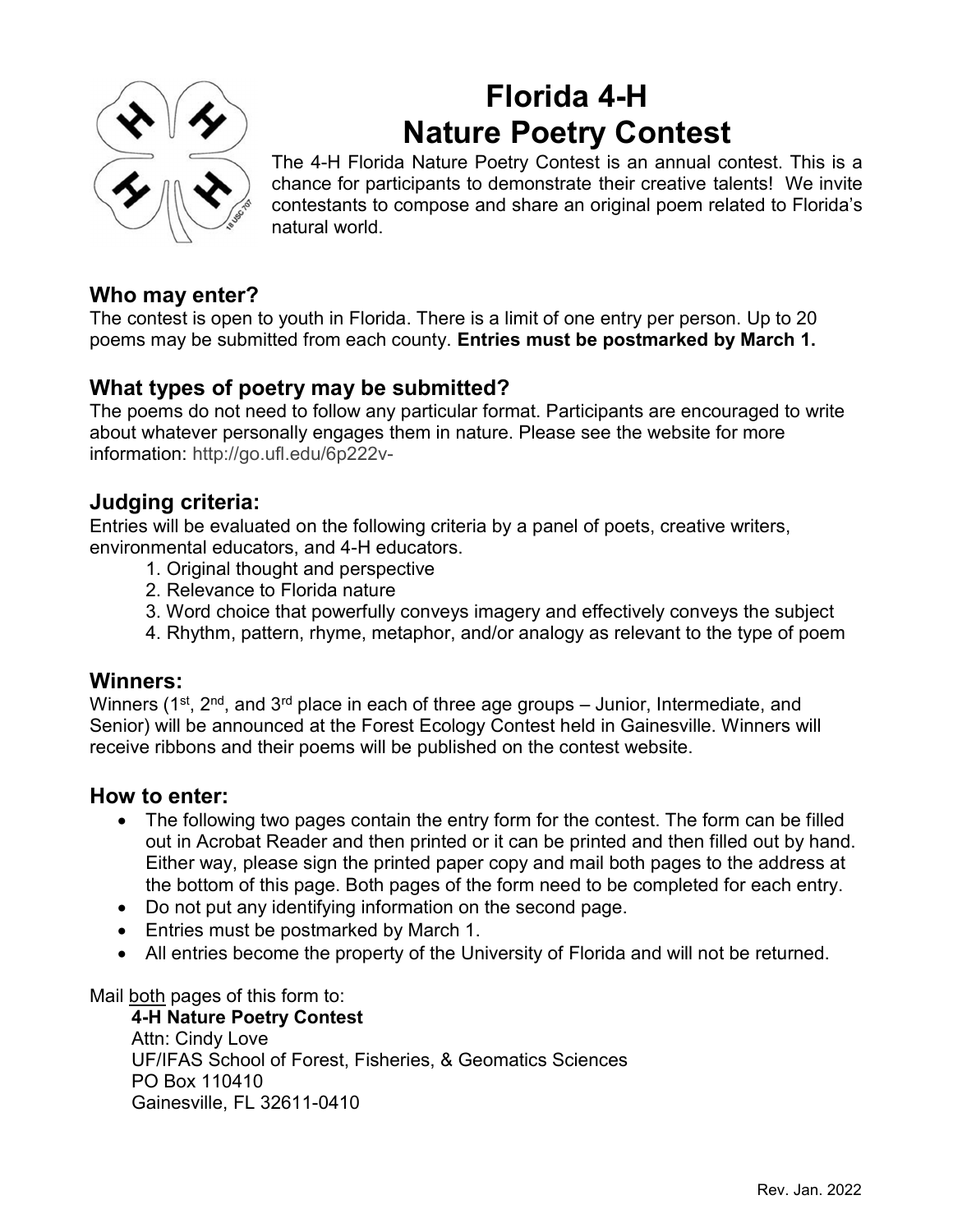| <b>Florida 4-H Nature Poetry Contest</b><br><b>Poem Information Statement &amp; Release Form</b>                                                                                                                                                                                                                                                                                                                                                                                                                                                                                                                                                                             | office use only                                                                                                                                                                                                                |
|------------------------------------------------------------------------------------------------------------------------------------------------------------------------------------------------------------------------------------------------------------------------------------------------------------------------------------------------------------------------------------------------------------------------------------------------------------------------------------------------------------------------------------------------------------------------------------------------------------------------------------------------------------------------------|--------------------------------------------------------------------------------------------------------------------------------------------------------------------------------------------------------------------------------|
| This completed form must be signed and submitted with each entry or the poem will be disqualified.                                                                                                                                                                                                                                                                                                                                                                                                                                                                                                                                                                           |                                                                                                                                                                                                                                |
| Full Name of Youth:                                                                                                                                                                                                                                                                                                                                                                                                                                                                                                                                                                                                                                                          |                                                                                                                                                                                                                                |
| Participating in the Forest Ecology Contest? TYes<br>∏No<br>Age on Sept 1: _______                                                                                                                                                                                                                                                                                                                                                                                                                                                                                                                                                                                           |                                                                                                                                                                                                                                |
| □ Intermediate (11-13) □ Senior (14-18)<br>$\sqrt{\frac{1}{100}}$ Junior (8-10)                                                                                                                                                                                                                                                                                                                                                                                                                                                                                                                                                                                              |                                                                                                                                                                                                                                |
| County:                                                                                                                                                                                                                                                                                                                                                                                                                                                                                                                                                                                                                                                                      |                                                                                                                                                                                                                                |
|                                                                                                                                                                                                                                                                                                                                                                                                                                                                                                                                                                                                                                                                              |                                                                                                                                                                                                                                |
|                                                                                                                                                                                                                                                                                                                                                                                                                                                                                                                                                                                                                                                                              | State: _________ Zip: ______________                                                                                                                                                                                           |
| Phone Number: <u>Contract Control Couthernal Address:</u> Couthernal Address:                                                                                                                                                                                                                                                                                                                                                                                                                                                                                                                                                                                                |                                                                                                                                                                                                                                |
| Please read the following and confirm your acknowledgement by signing below.                                                                                                                                                                                                                                                                                                                                                                                                                                                                                                                                                                                                 |                                                                                                                                                                                                                                |
| <b>Certification Statement:</b> As a Florida 4-H Nature Poetry Contest participant, I certify that<br>the poem is my own original work and was written entirely by me without using content<br>from any other person or other source. I also certify that I have not previously published the<br>poem or entered it in any other contest.                                                                                                                                                                                                                                                                                                                                    |                                                                                                                                                                                                                                |
| Participant Release: I do hereby consent and agree that UF/IFAS Extension, including the<br>UF School of Forest Resources & Conservation and the Florida 4-H Youth Development<br>Program staff have permission to take photographs and/or record video and/or audio of me<br>and/or use my property (i.e., entered poem) in any educational, promotional, and/or<br>marketing materials. I further give the right to exhibit any such works publicly or privately,<br>including posting on the Florida 4-H Nature Poetry Contest website. I have read and<br>understand the above statements and I am competent to execute this agreement.                                  |                                                                                                                                                                                                                                |
| Name (please print):                                                                                                                                                                                                                                                                                                                                                                                                                                                                                                                                                                                                                                                         |                                                                                                                                                                                                                                |
| Signature:                                                                                                                                                                                                                                                                                                                                                                                                                                                                                                                                                                                                                                                                   | Date: the contract of the contract of the contract of the contract of the contract of the contract of the contract of the contract of the contract of the contract of the contract of the contract of the contract of the cont |
| <b>Parent/Guardian Release:</b> I grant permission to the University of Florida, the Institute of<br>Food and Agricultural Sciences, the Florida 4-H Youth Development Program, and the UF<br>School of Forest Resources & Conservation to use photographs taken of me and/or my minor<br>child for use in university publications such as promotional brochures, newsletters,<br>magazines, educational materials, and websites without notifying me. I agree to waive and<br>release any and all claims against the University, IFAS, SFRC, and 4-H and its contractors<br>and licensees relating to the Photo and their uses and/or distribution in any version or media. |                                                                                                                                                                                                                                |
| <u> 1988 - Johann John Stone, market fan it fjort fan it fjort fan it fjort fan it fjort fan it fjort fan it fjort fan it fjort fan it fjort fan it fjort fan it fjort fan it fjort fan it fjort fan it fjort fan it fjort fan i</u><br>Signature:                                                                                                                                                                                                                                                                                                                                                                                                                           | Date: ______________                                                                                                                                                                                                           |
|                                                                                                                                                                                                                                                                                                                                                                                                                                                                                                                                                                                                                                                                              |                                                                                                                                                                                                                                |

 $\Gamma$